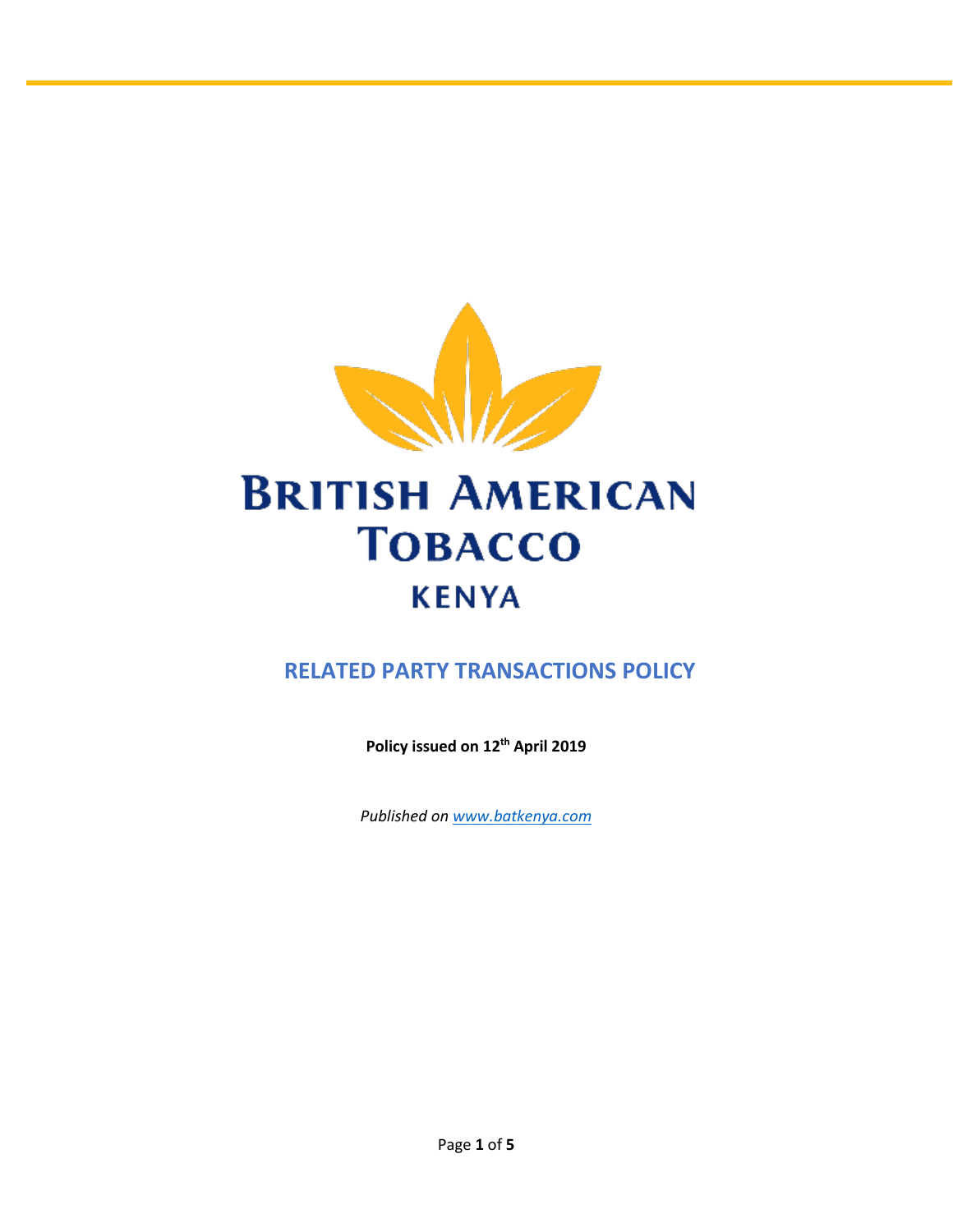# **1. Overview**

The Board of British American Tobacco Kenya Plc (the "Company") has approved this Related Party Transactions policy (the "Policy"), in line with recommendations of the CMA Code of Corporate Governance Practices for Issuers of Securities to the Public 2015. The objective of the Policy is to:

- i. ensure Related Party Transactions are properly reviewed, approved and disclosed in accordance with the legal and regulatory requirements; and
- ii. the Company is protected from any conflicts of interest that may arise between the Company and its Related Parties.

The Board has determined that the Audit Committee of the Company will be responsible for reviewing all Related Party Transactions that may arise within the Company.

# **2. Definitions**

# A "*Related Party*" is any:

- a) Director (including a nominee) of the Company and/or its subsidiary or,
- b) A Senior Manager of the Company; or,
- c) Person who has acquired a notifiable interest in the Company and is a beneficial owner of 3% or more of the Company's shareholding; or,
- d) Entities in the BAT Group owned directly or indirectly by the parent company (British American Tobacco plc) and/or its subsidiaries/affiliates including special purpose entities or those that exert control over the Company; or,
- e) Entities in which the major shareholder, Director of the Company or Senior Manager owns a majority share or control; or
- f) Immediate family members of a Director, Senior Manager or 3% or more shareholder (shareholder being a natural person) up to the second degree of affinity i.e. spouse, parents, stepparents, children, step children, siblings and in-laws and any individual sharing the household of such a person (other than tenant or employee).

A "*Related Party Transaction*" is any business deal or arrangement between two or more parties who are joined by a special relationship prior to the deal and includes a business transaction between a major shareholder, or any company in which the shareholder holds shareholding and the company.

Related Party Transactions include the following transactions if entered by the Company with a Related Party:

- Finance (credit, equity contributions etc.)
- Purchases, sales or supply of goods or services
- Agency agreements
- Outsourcing arrangements
- Arrangements for leasing, selling, buying and disposing of property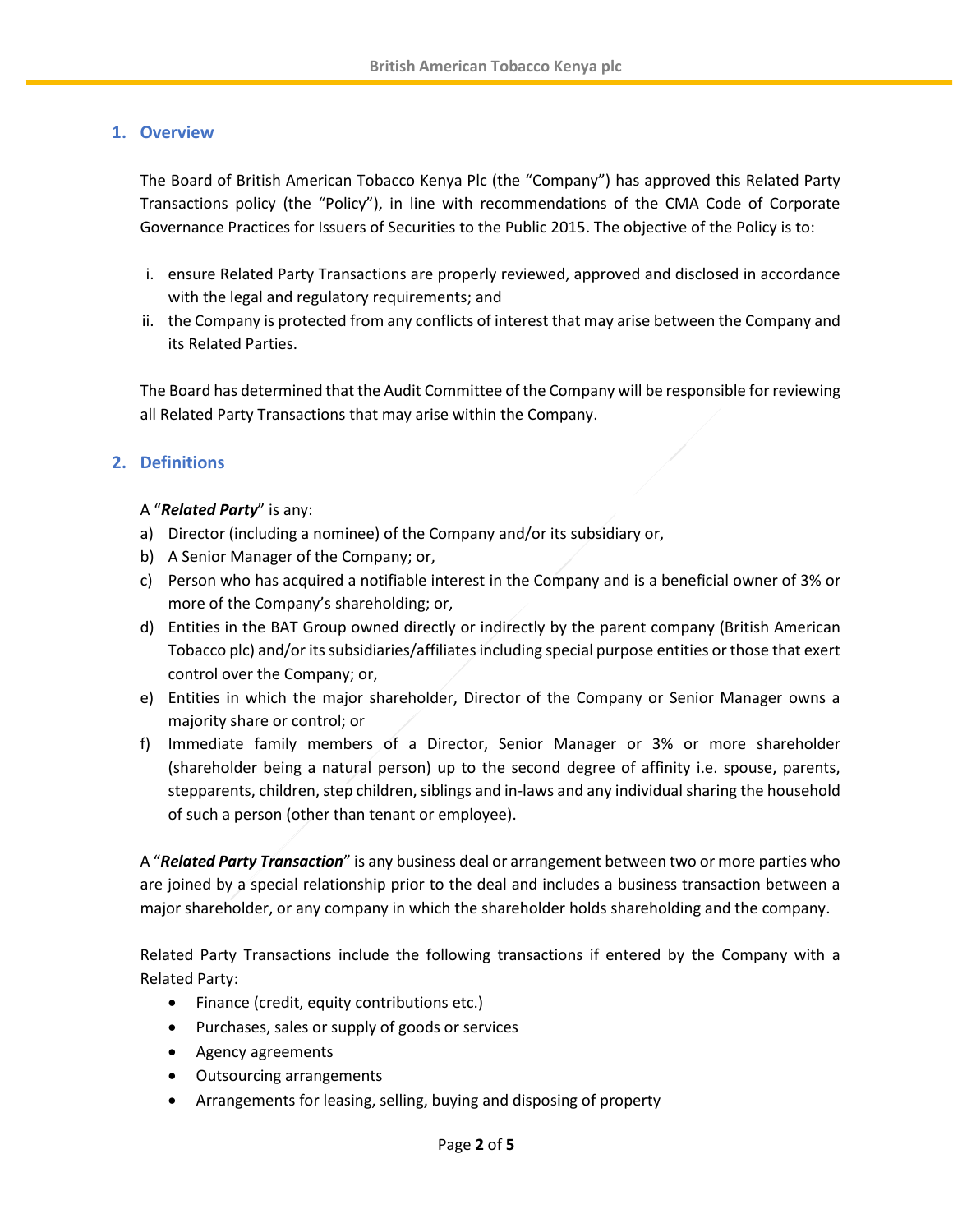- Licensing agreements
- Management contracts
- Guarantees and sureties etc.

#### **2. Procedures**

#### **2.1. Notification of Related Party Transactions**

Each Related Party is required to promptly notify the Finance Director or Company Secretary of any interest arising from a Related Party Transaction including a description of the transaction and aggregate amount.

The notification should be done before engaging in any Related Party Transaction with the Company.

The Finance Director or Company Secretary will then notify the Audit Committee Chairperson for review, approval or ratification.

#### **2.2. Review of Related Party Transactions**

The Audit Committee (the "Committee") will be responsible for the review, approval or ratification of all Related Party Transactions subject to material facts and may approve or disapprove based on the exceptions below:

- i. The Committee may disapprove of a previously entered into Related Party Transaction requiring the management of the Company to take all reasonable efforts to cancel, unwind, terminate or annul the Related Party Transaction.
- ii. While reviewing the Related Party Transaction, the Committee will consider among other factors, whether the Related Party Transaction terms are no less favourable than terms generally available to an unaffiliated third-party under the same or similar circumstances and extent of Related Party's interest in the Related Party Transaction.

The Finance Director shall present to the Audit Committee the following information in relation to Related Party Transactions:

- i. Description of transaction(s) including material terms and conditions;
- ii. Name of the Related Party and basis for this qualification;
- iii. Related Party's interest in the transaction(s) including the Person's position or relationship with, or ownership of, any entity that is a party to or has an interest in the transaction(s);
- iv. Approximate value of transaction(s) and approximate value of Related Party's interest in the transaction(s);
- v. Whether the proposed transaction will involve any potential reputational risk issues arising from connection with the proposed transaction(s); and,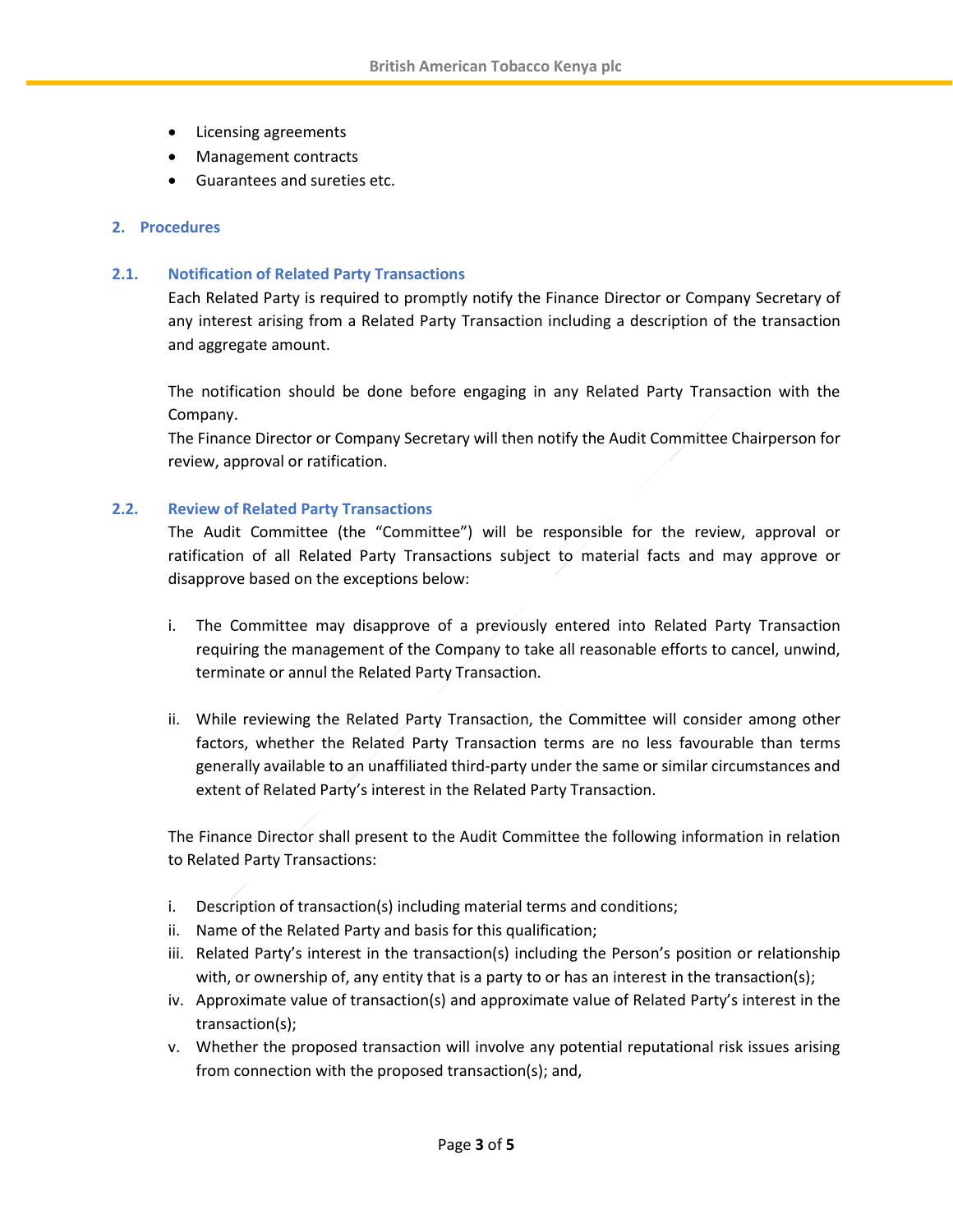vi. Any other material information regarding the transaction(s) or Related Party's interest in the transaction(s).

The Audit Committee will consider the following factors as it deems relevant to the Related Party Transaction in conducting an independent review:

- i. Identity and relationship of the parties involved in the transaction;
- ii. That terms of the transaction are fair and on arm's length basis to the Company;
- iii. Impact on Director's or Senior Manager's independence; and
- iv. Whether the Related Party Transaction would present an improper conflict of interest for any Director, Senior Manager or Shareholder holding at least 3% of the Company.

Each Director who is a Related Party with respect to a Related Party Transaction will be required to disclose all material facts to the Committee and abstain from participation in the review and approval of the Related Party Transaction.

The Committee may, if need be, recommend creation of a special committee to review any Related Party Transaction.

For ongoing Related Party Transactions, the Committee may establish guidelines to be followed and review and assess ongoing relationships with Related Parties at every Audit Committee meeting. Material amendments, renewals or extensions of a transaction and relationships will be also be reviewed at these meetings.

The Audit Committee will periodically review this Policy and recommend amendments as it deems appropriate. This Policy is intended to work in conjunction with other Company policies including the Standards of Business Conduct and conflict of interest disclosure provisions.

# **2.3. Pre-approval for Related Party Transactions**

The Board may review in advance and provide standing pre-approval for certain Related Party Transactions. The following are deemed to be pre-approved Related Party Transactions:

- i. Directors' compensation: any compensation paid to a Director and required to be reported in the Company's Directors' Remuneration Report;
- ii. Employment or compensation of an executive Manager provided the executive Manager:
	- a. is not an immediate family member of another executive Manager or Director of the Company; and
	- b. was not a Related Party of the Company prior to becoming an employee of the Company.
- iii. Regulated transactions involving rendering of services as a contract carrier, or public utility at fixed rates in conformity with the legal or government regulations.